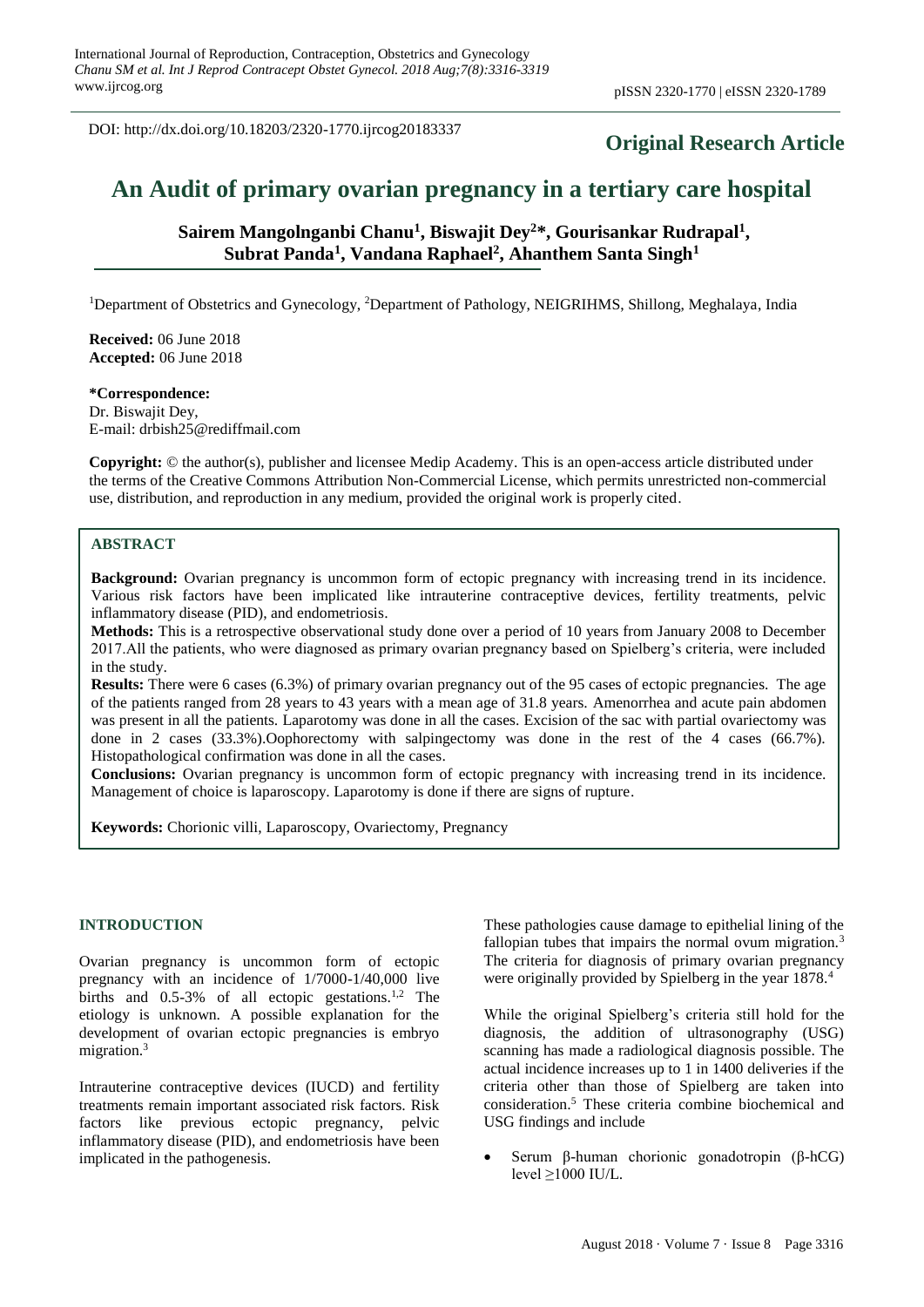- No gestational sac in uterine at transvaginal ultrasound.
- Ovarian involvement should be confirmed on exploration, with bleeding, visualization of chorionic villi or presence of atypical cyst as the ovary.
- Normal tubes
- Absence of serum β-hCG after treatment of ovary.<sup>5</sup>

There are a few case reports and very few case series on primary ovarian pregnancy. This study was undertaken to study the various clinical parameters of primary ovarian pregnancy and management done in a tertiary care institute.

#### **METHODS**

This is a retrospective observational study done over a period of 10 years from January 2008 to December 2017 in a tertiary care teaching hospital in Northeast India. Clinical details regarding patients' age, parity, presenting symptoms and laterality of the cysts were obtained from hospital records for analysis.

#### *Inclusion criteria*

All the patients, who were diagnosed as primary ovarian pregnancy based on Spielberg' scriteria, were included in the study.

The Spielberg's criteria include

- The fallopian tube and fimbria should be intact and separate from the ovary.
- The gestational sac should occupy the normal position of the ovary.
- The ovary should be connected to the uterus by ovarian ligament.
- Ovarian tissue must be located in the sac wall, are essential for confirmation of early ovarian pregnancy.<sup>4</sup>

In advance pregnancies last criterion i.e., detection of ovarian tissue in the wall of sac may not be satisfied as parenchyma is compressed laminated and distended by developing fetus.<sup>4</sup>

#### *Exclusion criteria*

The patients, who did not meet the Spielberg's criteria for diagnosis of primary ovarian pregnancy.

This is a retrospective observational study. All data were analyzed by Microsoft excel 2016.

#### **RESULTS**

A total of 5535 deliveries were conducted during the study period. There were 95 cases of ectopic pregnancies (1.7%). There were 6 cases (6.3%) of primary ovarian pregnancy out of the 95 cases of ectopic pregnancies. The age of the patients ranged from 28 years to 43 years with a mean age of 31.8 years. Amenorrhea and acute pain abdomen was present in all the patients. Three patients (50%) had vaginal bleeding. Three patients (50%) presented with circulatory shock.Two patients (33.3%) had history of tubal ligation. Another two (33.3%) patients had ICUD. One patient was undergoing treatment for infertility. She had undergone intrauterine insemination following ovulation induction. History of PID was present in one patient (Table 1). Left ovary was involved in 1 case only. Excision of the sac with partial ovariectomy was done in 2 cases (33.3%) (Table 1). Medical management with a single dose of methotrexate was offered to one of the patients as the patient was hemodynamically stable. However, on fourth day a decision for laparotomy was taken because of the clinical features of shock.

| Age | <b>Parity</b>  | <b>Risk factors</b>    | <b>Presenting symptoms</b>                       | <b>Laterality</b> | <b>Intervention</b>                                   |
|-----|----------------|------------------------|--------------------------------------------------|-------------------|-------------------------------------------------------|
| 28  | $\Omega$       | <b>IUCD</b>            | Amenorrhea<br>Pain abdomen                       | Right             | Medical management followed by<br>partial ovariectomy |
| 29  | 4              | Previous tubal surgery | Amenorrhea<br>Pain abdomen<br>Bleeding PV, Shock | Right             | Salpingopherectomy                                    |
| 43  | 3              | Infertility            | Amenorrhea<br>Pain abdomen<br>Bleeding PV, Shock | Left              | Oophorectomy                                          |
| 33  | 2              | <b>IUCD</b>            | Amenorrhea<br>Pain abdomen<br>Bleeding PV, Shock | Right             | Salpingopherectomy                                    |
| 30  | $\mathfrak{D}$ | Previous tubal surgery | Amenorrhea<br>Pain abdomen                       | Right             | Salpingopherectomy                                    |
| 28  |                | <b>PID</b>             | Amenorrhea<br>Pain abdomen                       | Right             | Partial ovariectomy                                   |

### **Table 1: Details of patients of primary ovarian pregnancy.**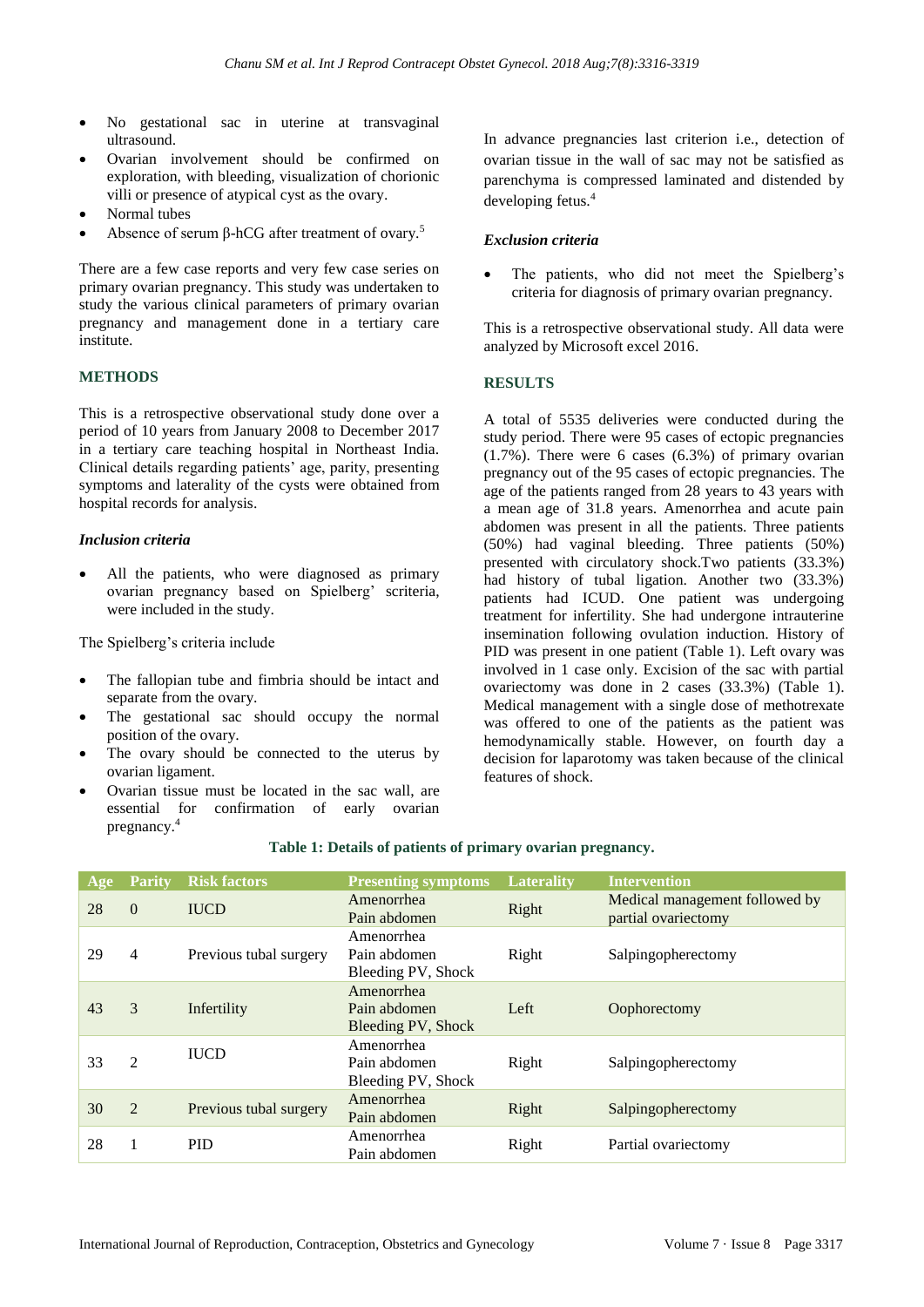Oophorectomy with salpingectomy was done in the rest of the 4 cases (66.7%). Histopathological examination was done in all the cases. Histopathological examination showed chorionic villi within ovarian stroma and surrounding hemorrhage, thus confirming the diagnosis of ovarian pregnancy (Figure 1).



**Figure 1: Histopathology showing chorionic villi (blue arrow) embedded within ovarian parenchyma (black arrow). (H and E, 400x).**

The post-operative period is unremarkable in all the cases with negative pregnancy test.

#### **DISCUSSION**

The incidence of ovarian pregnancy is 0.5-3% of all ectopic gestations.1,2 However, there has been a rise in the incidence of ovarian pregnancy.<sup>2</sup> In present study, the incidence was 6.3% of all ectopic pregnancies. High prevalence of sexually transmitted disease and PID, IUCD and assisted reproductive techniques are some of the causative factors attributed to increased incidence of ectopic gestations.<sup>2,3</sup> Increased availability of diagnostic facilities has led to increased documentations of such cases.<sup>2</sup> In the present study, known risk factors like PID, and assisted reproductive technique were present in one patient each.

Literatures suggest that the cases of ovarian pregnancy after assisted reproductive techniques like in-vitro fertilization support the theory of reflux. $6,7$ Etiopathogenesis of ovarian pregnancy in such scenarios is due the fertilization of the ovum inside the ovary or implantation of the fertilized ovum in the ovary. $67$  IUCD was present in two patients. IUCD is known to prevent intrauterine but not extra uterine pregnancies.<sup>2</sup> It is hypothesized that IUCD increases tubal peristalsis due to imbalance in the synthesis of prostaglandin leading to ovarian nidation.<sup>8</sup>

In the present study, there were 2 cases of ovarian pregnancy with previous history of tubal ligation. Ectopic gestation following tubal ligation is attributed to

recanalization or formation of a tuboperitoneal fistula.<sup>9</sup> In such scenarios, implantation occurs in the distal tubal segment as spermatozoa may go through, but the fertilized ovum fails to pass through. $9,10$  There are few case reports of ovarian ectopic pregnancy following postpartum sterilization.9,11 Following postpartum sterilization, the tubes are edematous, friable and congested, which results in incomplete occlusion of tubal lumen ultimately leading to ovarian ectopic. $9,11$ 

Majority of the ovarian pregnancy rupture in the first trimester and very rarely it may lead to term pregnancy.<sup>2</sup> In the present study, 4 cases presented with rupture with hemoperitoneum.

Pre-operative diagnosis may be difficult as most of the patients present late with clinical features of shock.<sup>2</sup> Transvaginal USG and serum β-hCG are important aid to pre-operative diagnosis.<sup>2</sup> However, ovarian tumour secreting hCG may delay the diagnosis.<sup>2</sup> Intraoperative diagnosis is equally difficult because it may mimic a hemorrhagic corpus luteal cyst.<sup>12</sup> Therefore,<br>histopathological confirmation is important.<sup>13</sup> histopathological confirmation is Histopathology shows chorionic villi embedded in the ovarian parenchymal tissue.<sup>9</sup> All the cases in the present study had histopathological confirmation.

A partial laparoscopic oophorectomy or wedge resection at laparotomy is appropriate if no other ovarian pathology is present in the ipsilateral ovary.<sup>3</sup> Absence of excessive bleeding also justifies similar management.<sup>3</sup> Laparotomy is preferred if there is rupture with co-existent haemoperitoneum.<sup>3</sup> As there is no risk of recurrence in ovarian ectopic pregnancy, the aim of such surgical management is to remove the ectopic pregnancy, while preserving the ovarian tissue.<sup>14</sup> In the present study, oophorectomy had to be performed in 4 cases because of uncontrolled hemorrhage.

There have been few reported attempts to treat ovarian pregnancy using medical management.<sup>15</sup> Methotrexate and etoposide have been used as an alternative to surgery with various success rates. $3,15$  In the present study, one of the cases was initially managed by medical treatment, however laparotomy has to be performed after fourth day due to features of shock. Postoperative use of methotrexate is indicated in the presence of persistent residual trophoblast or persistently raised hCG levels.<sup>15</sup>

To summarize the incidence of primary ovarian pregnancy is on the rise. Laparoscopic surgery is the management of choice however, laparotomy is preferred if there is rupture with co-existent haemoperitoneum. Histopathological examination should be done for confirmation.

*Funding: No funding sources Conflict of interest: None declared Ethical approval: The study was approved by the Institutional Ethics Committee*